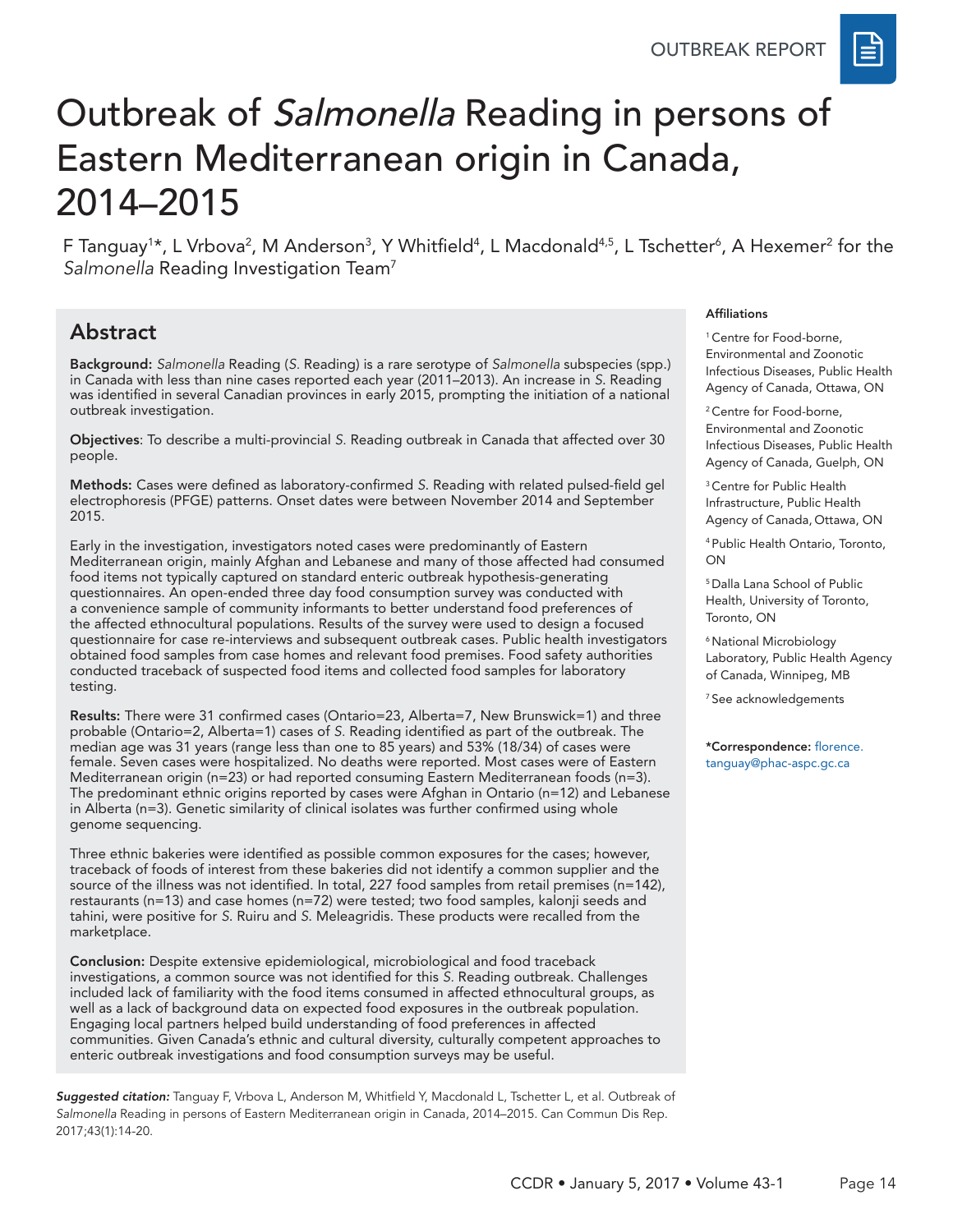

## Introduction

Salmonellosis is one of the most common causes of food-borne outbreaks and typically results in diarrhea, fever and abdominal pain. The most common species of this gram-negative bacteria is *S. enterica* and this is further divided into six subspecies and many serotypes (or serovars). *S.* Reading is a rare serotype in Canada: there were seven cases reported in 2012 to the National Enteric Surveillance Program (NESP) and nine cases reported in 2013 (1,2). The NESP is a laboratory-based surveillance system that provides weekly analysis and reporting for laboratory-confirmed cases of enteric pathogens in Canada. The objective of this article is to describe a multi-provincial *S.* Reading outbreak in Canada that affected over 30 people.

#### Outbreak detection

On January 21, 2015, the NESP identified an increase in reported cases of *S.* Reading in Alberta (n=2) and British Columbia (n=2). One week later, on January 27, 2015, the NESP identified an increase in *S*. Reading in Ontario (n=4). Public Health Ontario opened an Ontario outbreak investigation on February 4, 2015. As additional cases began to occur in Alberta, a national outbreak investigation coordinating committee was activated as per Canada's Foodborne Illness Outbreak Response Protocol (FIORP) (3).

# Methods

#### Case findings

Cases were identified between January 21 and August 25, 2015. The case definitions used during this investigation were:

|  | Salmonella Reading outbreak case definitions |                                                                                                                                                                                                                                         |  |  |  |  |  |
|--|----------------------------------------------|-----------------------------------------------------------------------------------------------------------------------------------------------------------------------------------------------------------------------------------------|--|--|--|--|--|
|  |                                              | A resident of or visitor to Canada with:                                                                                                                                                                                                |  |  |  |  |  |
|  | Confirmed                                    | Laboratory confirmation of S. Reading AND<br>PFGE <sup>1</sup> pattern combination ReadXAI.0011/<br>٠<br>ReadBNI.0005 OR ReadXAI.0012/ReadBNI.0005<br>OR ReadXAL0014/ReadBNL0005 AND<br>Symptom onset on or after November 1, 2014<br>٠ |  |  |  |  |  |
|  | Probable                                     | A resident of or visitor to Canada with:<br>Laboratory confirmation of S. Reading AND<br>PFGE <sup>1</sup> pending OR Epi-link <sup>2</sup> to the current<br>$\bullet$<br>investigation<br>Symptom onset on or after November 1, 2014  |  |  |  |  |  |

1 Abbreviation: PFGE, Pulsed-field gel electrophoresis

<sup>2</sup>A person of Eastern Mediterranean descent or who reports exposure to Eastern Mediterranean-style foods in a province with a confirmed case

### Questionnaires and exposures

Initial public health investigations were conducted by public health units for all salmonellosis cases, as per routine practice. Outbreak case questionnaires were collected and centrally analyzed by the investigation team where available. Until May 4, 2015, available cases were re-interviewed using a standardized hypothesis-generating questionnaire. Interviews focused on foods identified during initial case follow-up and thought to be frequently consumed by individuals of Eastern

Mediterranean origin (see definition below). These included sesame seeds, tahini, pistachios and black (onion/nigella/kalonji) seeds. Supplementary questions were developed to identify a possible link between cases in Alberta and Ontario (e.g. a visitor from Ontario and/or food brought directly from Ontario to Alberta).

In May 2015, field epidemiologists were deployed to assist the investigation team and to collaborate with local public health units and community partners as they conducted an open-ended, detailed three day food consumption survey. Participants were made up of convenience samples of populations affected by the outbreak to identify additional food items typically consumed. In-person interviews were conducted, using approaches that aimed to respect cultural differences and adapt services to meet unique needs within the identified culture (4,5). In Alberta, an environmental health officer fluent in Arabic participated in case interviews and three day food consumption surveys and cases were re-interviewed in their homes. In Ontario, volunteers from the affected groups (community informants) were interviewed in community-based settings (e.g. community centres). Findings of the three day food consumption survey informed the development of a focused questionnaire.

Case ethnicity was self-reported in interviews and/or estimated from reported food exposures. For this investigation, Eastern Mediterranean backgrounds were defined, as per the World Health Organization (WHO), as individuals who identified their ethnicity as linked to countries in the Eastern Mediterranean region: i.e. Afghanistan, Bahrain, Djibouti, Egypt, Iran (Islamic Republic of), Iraq, Jordan, Kuwait, Lebanon, Libya, Morocco, Oman, Pakistan, Qatar, Saudi Arabia, Somalia, Sudan, Syrian Arab Republic, Tunisia, United Arab Emirates and Yemen (6).

### Laboratory investigation

Pulsed-field gel electrophoresis (PFGE) was done on all *S*. Reading isolates. A request was then sent to PulseNet USA and PulseNet International to find PFGE matches to this cluster. An EPIS (European Centre for Disease Control's [ECDC] Epidemic Intelligence Information System) notification was used to inquire whether any PFGE matches to the isolates in this cluster had been reported to the ECDC. Whole genome sequencing (WGS) was conducted for cases and select background isolates. A maximum-likelihood phylogenetic tree, generated through the use of the SNPhyl pipeline developed by the Bioinformatics Unit of the National Microbiology Laboratory, was used to determine the level of relatedness among isolates based on single nucleotide variant positions (SNVs). SNV Phyl phylogeny was built using 642 hqSNVs identified across 93% of the reference genome (SPAdes assembled genome of isolate 15-0793).

## Food safety investigation

Food premises (retail and restaurants) of interest were identified from case interviews. The food safety investigation focused initially on products containing sesame seeds, kalonji seeds and tahini. Halal beef, spices and pistachios were also investigated.

Local public health units in Alberta and Ontario (in partnership with regional Canadian Food Inspection Agency [CFIA] staff) visited the case homes and food premises (restaurants and retail)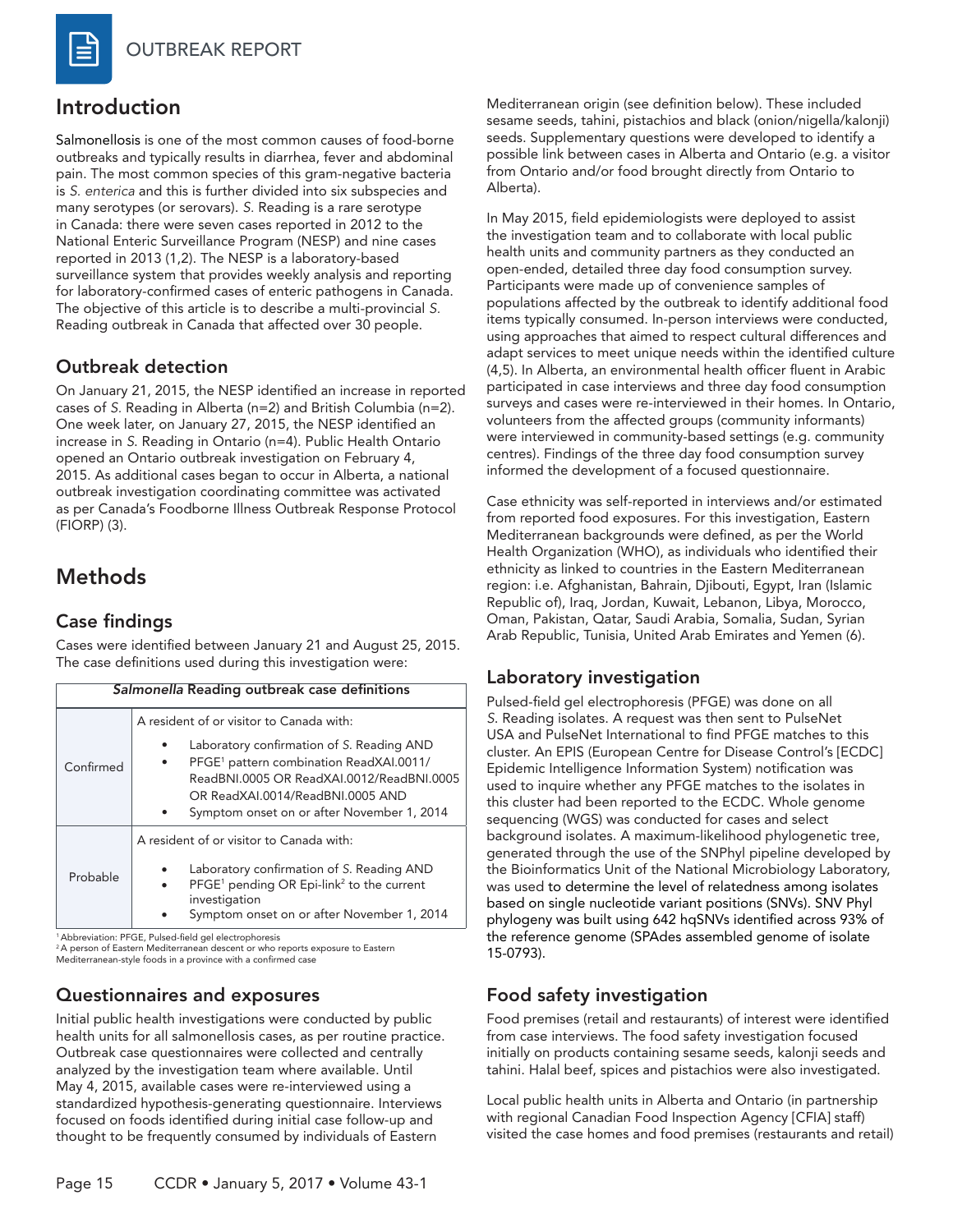

identified by cases in interviews. For food premises, review of handling practices for relevant food items was conducted using a modified Hazard Analysis Critical Control Point (HACCP) approach. Samples were taken from food premises and case homes for testing at Alberta Provincial and Public Health Ontario laboratories. A list of suppliers was obtained from establishments and common suppliers were identified. Product distribution information was also collected for bakery products from retail food premises of interest.

Supplier and distributor information for sesame seeds, onion/ kalonji seeds, tahini, pistachios, Halal chicken and Halal beef was collected by the CFIA from Ontario and Alberta food premises reported by cases. In addition, the CFIA collected supplier information from two ethnic bakeries identified by cases in Ontario and Alberta.

# Results

### Descriptive epidemiology

There were 31 confirmed (ON=23, AB=7, NB=1) and three probable (ON=2, AB=1) cases included in this investigation. Illness onset dates ranged from November 7, 2014 to July 24, 2015 (see Figure 1). The median age was 31 years (range less than one to 85 years), 53% (18/34) of cases were female. Seven cases were hospitalized. No deaths were reported.

Most cases reported being of Eastern Mediterranean origin (n=23) or consuming Eastern Mediterranean foods (n=3). The predominant ethnic origins among cases were Afghan (n=12) in Ontario and Lebanese (n=3) in Alberta (Figure 2). The New Brunswick case reported travel to Ontario during the exposure period.

Figure 2: Outbreak-related *Salmonella* Reading cases by ethnic origin and province, Canada, November 1, 2014 to September 11, 2015 (n=34)



Abbreviation: East. Med., Eastern Mediterranean

# Laboratory findings

The three PFGE combinations in the outbreak (ReadXI.0011/ ReadBNI.0005, ReadXAI.0012/ReadBNI.0005 and ReadXAI.0014/ ReadBNI.0005) were highly similar and were considered genetically identical through WGS analysis (Figure 3). None of the three PFGE pattern combinations had previously been identified in Canada, USA, Caribbean or Central and South America.

The PFGE pattern combinations ReadXAI.0015/ ReadBNI.0007 (n=1) and ReadXAI.0018/ ReadBNI.0010 (n=2) were both new pattern combinations that were not considered closely related to the patterns associated with confirmed cases; cases with these patterns were included in the outbreak investigation as probable cases based on their exposure to Eastern Mediterranean food. These isolates were not included in the WGS.



#### Figure 1: Confirmed and probable *Salmonella* Reading outbreak cases by week of illness onset and province, Canada, November 1, 2014 to September 11, 2015 (n=34)

\* The cases were asymptomatic therefore the specimen collection date was used instead of the symptom onset date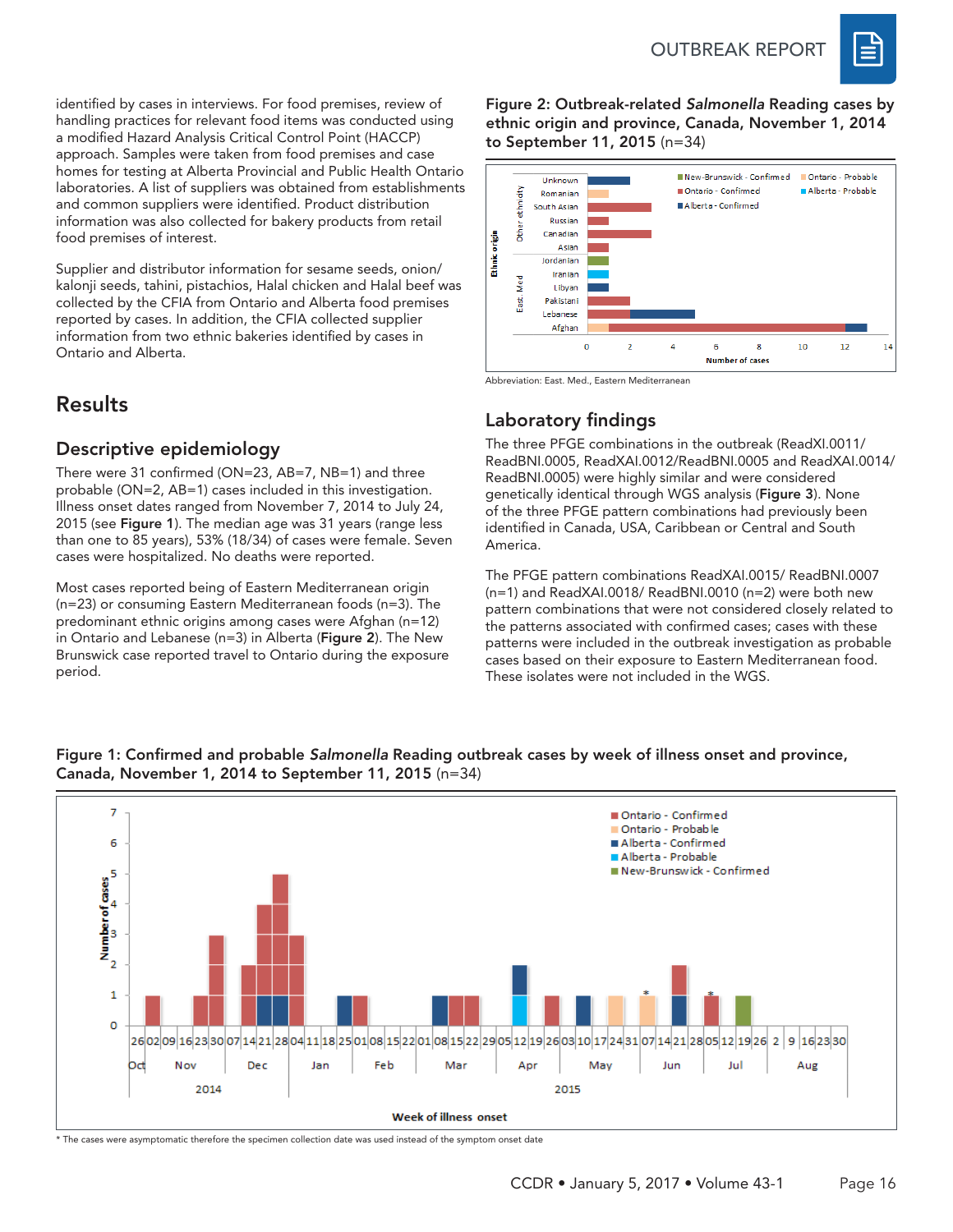Figure 3: Whole Genome sequencing (WGS) for *Salmonella* Reading cases, National Microbiology Laboratory - Public Health Genomics Unit



Reference: 15-0793. Method: NML Bioinformatics SNVPhyl Pipeline, Maximum-likelihood phylogenetic tree based on 642 high quality core genome single nucleotide variant (SNV) positions identied amongst 37 isolates over 93% of the reference genome. Context: US isolates, 1502Read12MP (ReadXAI.0012, ReadBNI.0005, ReadXAI.0011, ReadXAI.0014)

## Exposure history

Food items reported most frequently among cases were bread (27/27, 100%), chicken and Halal chicken (23/26, 88% and 15/16, 94% respectively), black pepper (12/12, 100%), Halal beef (13/16, 81%) and pita bread (10/11, 91%). Turmeric (10/13, 77%), dried fruits (13/19, 68%), sesame seeds (14/24, 58%) and pistachios (12/21, 57%) were also reported at a higher frequency but no specific commonalities between the cases were noted.

Given the shape of the epidemic curve and the long range in case onset dates, the investigation focused on the hypothesis that a shelf stable food item was the potential source of the outbreak. Initially, sesame seeds, tahini, kalonji/black seeds and Eastern Mediterranean baked goods ('sweets'), including ingredients/toppings on sweets, such as pistachios, were suspect food items and hypothesized as potential outbreak sources. Following re-interview of Alberta cases, as well as data collected from open-ended food histories with members of the affected community, Halal beef was also hypothesized as a common source of exposure.

In some instances, cases were reluctant to provide information on foods eaten in the three days prior to illness onset. Open-ended interviews with community key informants of Eastern Mediterranean origin in both Ontario and Alberta uncovered recurring themes that suggest potential barriers to eliciting this information (see Text Box).

Qualitative exposure history findings: Potential barriers to collecting three day food exposure information:

- Language was viewed as a common barrier by both interviewers and<br>respondents. respondents.<br>• Multiple names for the same food/dish: Uncertainty or lack of familiarity
- 
- among investigators, which was mitigated by help from an interpreter.<br>• Questions using unclear terms: Uncertainty among some respondents<br>about what foods/dishes were considered 'typical' or 'Eastern
- Mediterranean'.<br>Perceived lack of trust of government officials among some newcomers when asked about foods recently consumed, cooking practices or<br>sampling foods/spices from home kitchens.
- sampling foods/spices from home kitchens.<br>• Gender: Gendered food preparation roles may have resulted in<br>challenges eliciting information from males in households where
- females typically prepared food. • Positive response bias: Some respondents may have provided public health investigators with socially desirable responses to questions about food preparation which did not reflect actual practice, such as cooking meat thoroughly versus eating raw meat.

### Food safety investigation

Food samples for laboratory testing were obtained from case homes, restaurants and retail food premises. In total, over 200 samples were tested by the CFIA, Public Health Ontario and Alberta provincial laboratories for presence of *Salmonella* spp. A summary of food samples collected and microbiologic results is provided in Table 1. One sample of tahini sauce tested positive for *Salmonella* Ruiru (recalled on February 26, 2014) and one sample of kalonji whole seeds tested positive for *Salmonella* Meleagridis (recalled on March 1, 2015).

| Table 1: Summary of food sample results |  |  |
|-----------------------------------------|--|--|
|-----------------------------------------|--|--|

| Sampling<br>location                          | Foods sampled                                                                                             | Number<br>of<br>samples | Results of<br>microbiologic<br>testing for<br>Salmonella spp.                                       |  |  |  |  |
|-----------------------------------------------|-----------------------------------------------------------------------------------------------------------|-------------------------|-----------------------------------------------------------------------------------------------------|--|--|--|--|
| Tested by the Ontario Provincial Laboratory   |                                                                                                           |                         |                                                                                                     |  |  |  |  |
| ON case homes                                 | Spices, seeds<br>(sesame, kalonji,<br>etc.), bulgar,<br>pistachios, dried<br>fruits and other<br>products | 49                      | Not detected                                                                                        |  |  |  |  |
| ON restaurants                                | Fatoush salad<br>ingredients,<br>dressings and<br>various seeds used<br>as garnish                        | 13                      | Not detected                                                                                        |  |  |  |  |
| ON retail<br>samples                          | Rot, cookies, various<br>seeds, tahini, spices<br>and other retail food<br>products                       | 27                      | Not detected                                                                                        |  |  |  |  |
| Tested by the Alberta provincial laboratories |                                                                                                           |                         |                                                                                                     |  |  |  |  |
| AB case homes                                 | Tahini, chicken<br>breasts, kishk and<br>various spices                                                   | 21                      | Not detected                                                                                        |  |  |  |  |
| AB retail samples                             | Halva, pistachios,<br>raw Halal beef and<br>spices                                                        | 5                       | Not detected                                                                                        |  |  |  |  |
|                                               | Tested by the Canadian Food Inspection Agency                                                             |                         |                                                                                                     |  |  |  |  |
| ON retail<br>samples                          | Seeds (sesame,<br>kalonji, etc.) and<br>tahini products                                                   | 40                      | Not detected in 39<br>samples<br>S. Meleagridis<br>identified in a<br>kalonji whole seeds<br>sample |  |  |  |  |
| AB retail samples                             | Seeds (sesame,<br>kalonji, etc.), bakery<br>and tahini products,<br>spices and pistachios                 | 63                      | Not detected in 62<br>samples<br>S. Ruiru identified<br>in a tahini sauce<br>sample                 |  |  |  |  |

#### **Traceback**

No convergence was identified in the supplier and distributor information collected from Ontario and Alberta food premises. Other than major suppliers, no commonalities were noted between the suppliers of the ethnic bakeries identified by cases in Ontario and Alberta.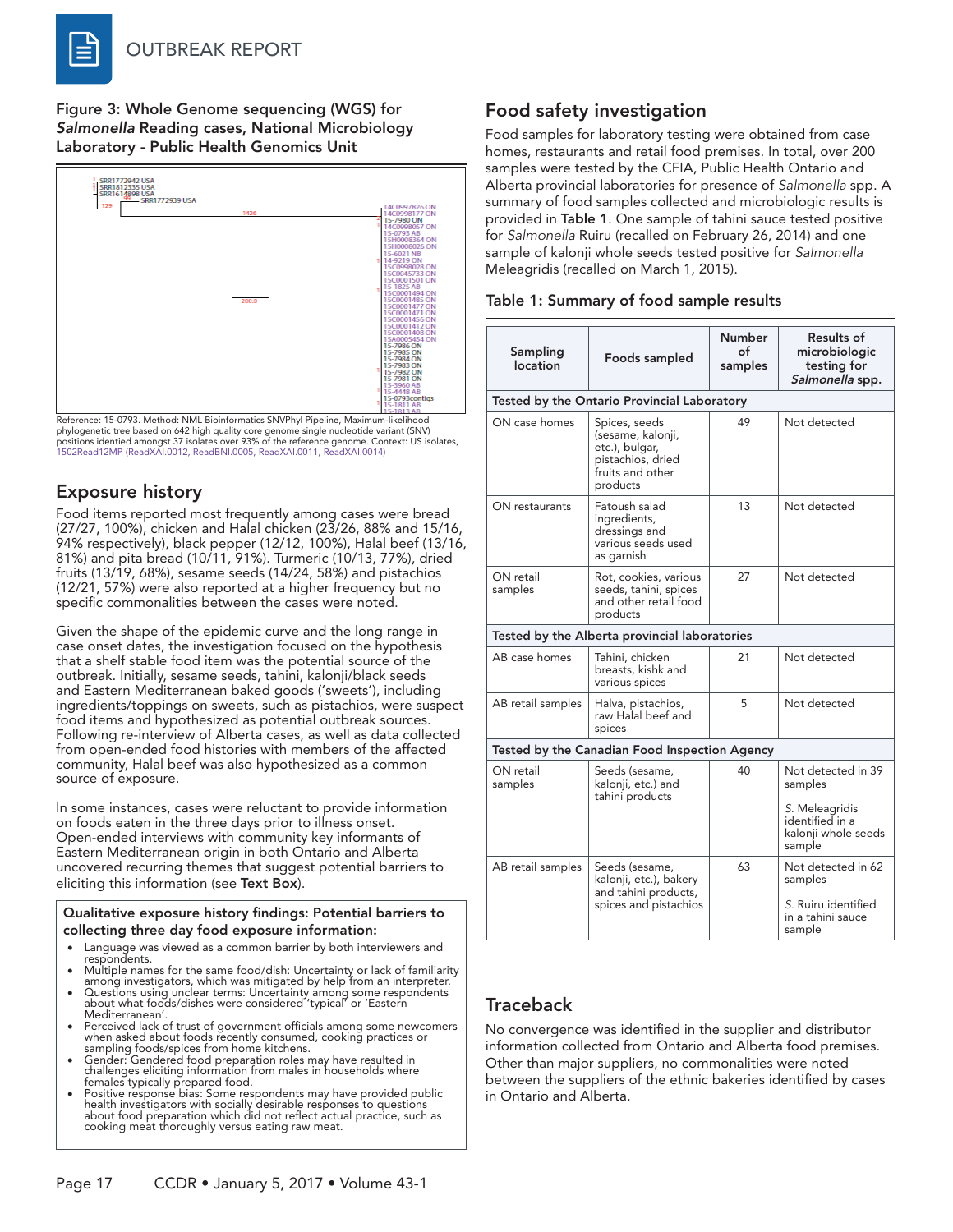OUTBREAK REPORT



# **Discussion**

Outbreaks of *S*. Reading are not common. Previously documented *S*. Reading outbreaks have been associated with sprouts (7,8), iceberg lettuce (9), beef (10-13), pork (13), turkey (14,15), oysters (16), shepherd dogs (17) and an unknown source (18). Despite extensive epidemiological, microbiological and traceback investigations, a common source was not identified in this investigation.

This investigation adds to the literature exploring cultural factors (including barriers) related to outbreak investigation and control (19,20). It illustrates the importance of cultural competence, i.e. "the knowledge, skills and attitudes […] that are necessary for providing health information, education and services among diverse groups" (4), for effective public health practice and restates that communicable disease outbreak investigations are aided by a culturally competent approach (21,22). Multiple strategies were used to address the critical ethnocultural component of this investigation. Public health personnel, including field epidemiologists, encountered barriers to hypothesis generation due to a lack of reference data on food preferences of the affected ethnocultural communities. To overcome this barrier, the initial questionnaire was tailored towards food items thought to be frequently consumed by individuals of Eastern Mediterranean origin. Additional effort was then invested in a three day food consumption history survey. Interviews were conducted by an Arabic-speaking environmental health officer and/or in partnership with a facilitator known to local public health through established community networks. Cases and community respondents were interviewed in their homes or in familiar community settings to build trust and promote information sharing. Interviews conducted in homes also provided the opportunity to collect food samples.

While resource intensive, these approaches proved invaluable for mitigating language and cultural barriers and for informing the development of the outbreak questionnaire and re-interview tool. Interestingly, despite disparate geographies and different ethnocultural communities affected by the outbreak in Ontario and Alberta, investigators in both jurisdictions aimed for a culturally competent approach that resulted in similar information gathering. This suggests that similar approaches could be adapted to meet the needs of different ethnocultural communities involved in outbreak investigations.

CFIA and provincial laboratories involvement in this investigation was crucial given the number of food samples that were submitted and analyzed. A challenge with a protracted outbreak investigation is that retail samples tested throughout the investigation are unlikely to be representative of the produce that was available at the time of case exposure. Moreover, data detailing the exact date(s) and location(s) of purchase of food items of interest were not available from all cases or small retail premises, which limited the ability of the CFIA to conduct traceback investigations.

Finally, the importance of molecular sub-typing in outbreak investigations cannot be overemphasized. As in many other countries, outbreak investigations in Canada are supported by skilled experts at PulseNet Canada. The ability to conduct PFGE supports identification of geographically disparate clusters that

would otherwise be undetected. Reading is a rare *Salmonella* serotype and isolates were sent to the National Microbiology Laboratory for serotyping confirmation or designation. Thus, challenges in the timeliness of case reporting were encountered. For example, the extended delays between case onset and confirmation of an outbreak case resulted in delayed case interviews and food sampling.

#### Conclusion

Despite extensive epidemiological, microbiological and traceback investigations, a common source for this *S.* Reading outbreak was not identified. The identification of specific foods was challenging due to investigators' initial lack of familiarity with frequently consumed food items among affected individuals of Eastern Mediterranean origin, potential language and cultural barriers to case interviews, as well as a lack of background data on expected food exposures in the outbreak population.

Given Canada's ethnic and cultural diversity, cultural competence in approaches to enteric outbreak investigations and food consumption surveys may be useful. Specifically, routine inclusion of questions about ethnicity and/or ethnic foods on hypothesis-generating questionnaires would be of value. Socio-demographic data (income, housing, ethnicity, etc.) are typically not collected by communicable disease outbreak investigators; however, when relevant to exposure data, the information becomes critical. Consideration should also be given to adjusting the food items questioned and terminology adapted to be conducive to the cultures/communities involved. Additional investigative methods following initial case interviews may be indicated. For example, population food consumption surveys in the affected community or in-person open-ended interviews. Addressing the current national reference data gaps on food consumption in ethnocultural minority groups is also needed.

The outbreak investigation team and/or its partners would benefit from cultural competence skills in outbreaks that have an ethnocultural component to identify and address potential barriers. This may involve considering relevant evidence from other areas of public health practice (e.g. health promotion) and/or partnering with local public health and their existing community networks to engage effectively with individuals and ethnocultural and linguistic groups. Appropriate and relevant training to promote cultural competence among Canadian public health professionals, particularly those involved in enteric outbreak investigation, would aid in the implementation of the recommendations.

# Author contributions

FT - Project Administration, Conceptualisation, Methodology, Investigation, Writing (original draft and review & editing), LV - Project Administration, Conceptualisation, Methodology, Investigation, Writing (original draft and review & editing), MA - Conceptualisation, Methodology, Investigation, Writing (original draft and review & editing), YW - Investigation, Writing (review & editing), LM - Conceptualisation, Writing (review & editing), LT - Resources, Investigation, Writing (review & editing), AH - Supervision, Writing (review & editing).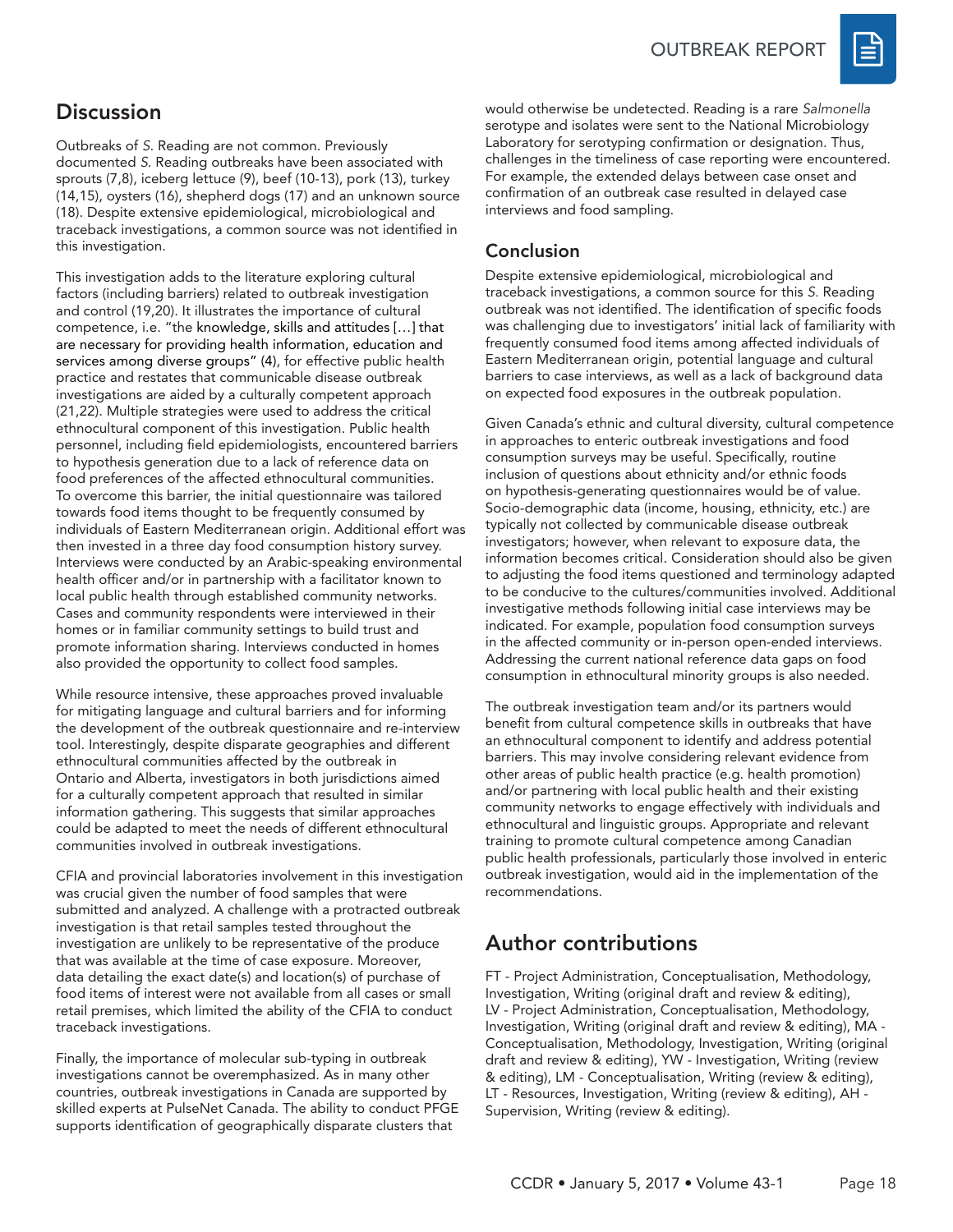# Contributors

#### Salmonella Investigation Team

Lance Honish, Albert Health Services - Investigation, Writing (review & editing)

Victor Mah, Alberta Health - Investigation, Writing (review & editing)

Karen Johnson, Public Health Ontario - Investigation Stephen Moore, Public Health Ontario -Investigation

Alison Samuel, Public Health Ontario - Investigation

Aleisha Reimer, National Microbiology Laboratory - Resources Chrystal Berry, National Microbiology Laboratory - Resources Leah Isaac, Canadian Food Inspection Agency - Investigation Sam Mohajer, Canadian Food Inspection Agency - Investigation

Pasha Marcynuk, Public Health Agency of Canada -

Methodology, Investigation

Sujani Sivanantharajah, Public Health Agency of Canada - Investigation

Melissa Phypers, Public Health Agency of Canada - Supervision

# Acknowledgements

The authors would like to acknowledge all members of the national Outbreak Investigation Coordinating Committee (OICC) for their advice and support for this investigation (local public health colleagues Ontario, Alberta and New Brunswick; Alberta Health Services; Alberta Health; Alberta Provincial Laboratory for Public Health; New Brunswick Department of Health; Public Health Ontario; Public Health Ontario Laboratory; Ontario Ministry of Health and Long-Term Care; Ontario Ministry of Agriculture, Food & Rural Affairs; Canadian Food Inspection Agency; Health Canada; Public Health Agency of Canada).

In addition, the authors also thank the following individuals for their contributions to this investigation or manuscript revision: Sarah Stephen, Samy Tawfik, Ingrid Zazulak, Amanda Yim and Dawn Greenwald from Alberta Health Services-Environmental Public Health; Khalid Hussein from Peel Region Public Health, Melissa Guy from Ottawa Public Health, Kathy Conlon from Toronto Public Health and Margaret McIntyre from Public Health Ontario; Matthew Walker, Christy-Lynn Peterson, Alyssia Robinson, Cynthia Misfeldt and Celine Nadon from the National Microbiology laboratory of the Public Health Agency of Canada.

# Conflict of interest

None.

# Funding

This work was supported by the Public Health Agency of Canada.

# References

- 1. Government of Canada. National Enteric Surveillance Program (NESP) Annual summary 2012. Guelph: Public Health Agency of Canada; 2014.
- 2. Government of Canada. National Enteric Surveillance Program (NESO) Annual summary 2013. Guelph: Public Health Agency of Canada; 2015.
- 3. Public Health Agency of Canada [Internet]. Canada's Foodborne Illness Outbreak Response Protocol (FIORP) 2010: To guide a multi-jurisdictional response. Ottawa: PHAC; 2012 [updated 2013 Mar 06; cited 2016 Jul 21]. Available from: http://www.phac-aspc.gc.ca/zoono/fiorp-mitioa/index-eng. php.
- 4. Public Health Agency of Canada [Internet]. Questions and answers: Inclusive practice in the prevention of sexually transmitted and blood borne infections among ethnocultural minorities. Ottawa: PHAC; 2015 [updated 2015 Feb 24;cited 2016 Jul 21]. Available from: http://www.phac-aspc.gc.ca/ std-mts/rp/ipp-pip/ipp-pip-eng.php#a4.
- 5. Alberta Health Services. Enhancing cultural competency: A resource kit for health care professionals [Internet]. Edmonton AB: AHS; 2005 [cited 2016 Jul 21]. Available from: http://fcrc.albertahealthservices.ca/publications/ cultural/Enhancing-Cultural-Competency-Resource-Kit.pdf.
- 6. World Health Organization [Internet]. Regional office for the Eastern Mediterranean. Geneva: WHO; 2016 [cited 2016 Jul 21]. Available from: http://www.who.int/about/regions/ emro/en/.
- 7. Centers for Disease Control and Prevention [Internet]. Multistate outbreak of Salmonella Reading and Salmonella Abony infections linked to alfalfa sprouts (Final update). Atlanta GA: CDC; 2016 [updated 2016 Sep 30; cited 2016 Oct 18]. Available from: http://www.cdc.gov/salmonella/ reading-08-16/.
- 8. Robertson LJ, Johannessen GS, Gjerde BK, Loncarevic S. Microbiological analysis of seed sprouts in Norway. Int J Food Microbiol. 2002 May;75(1-2):119–26.
- 9. Lienemann T, Niskanen T, Guedes S, Siitonen A, Kuusi M, Rimhanen-Finne R. Iceberg lettuce as suggested source of a nationwide outbreak caused by two *Salmonella* serotypes, Newport and Reading, in Finland in 2008. J Food Prot. 2011 Jun;74(6):1035–40.
- 10. Motsoela C, Collison EK, Gashe BA. Prevalence of *Salmonella* in two Botswana abattoir environments. J Food Prot. 2002 Dec;65(12):1869–72.
- 11. Gragg SE, Loneragan GH, Nightingale KK, Brichta-Harhay DM, Ruiz H, Elder JR, et al. Substantial within-animal diversity of Salmonella isolates from lymph nodes, feces and hides of cattle at slaughter. Appl Environ Microbiol. 2013 Aug;79(15):4744–50.
- 12. Corrier DE, Purdy CW, DeLoach JR. Effects of marketing stress on fecal excretion of Salmonella spp in feeder calves. Am J Vet Res. 1990 Jun;51(6):866–9.
- 13. Duggan S, Jordan E, Gutierrez M, Barrett G, O'Brien T, Hand D, et al. Salmonella in meats, water, fruit and vegetables as disclosed from testing undertaken by food business